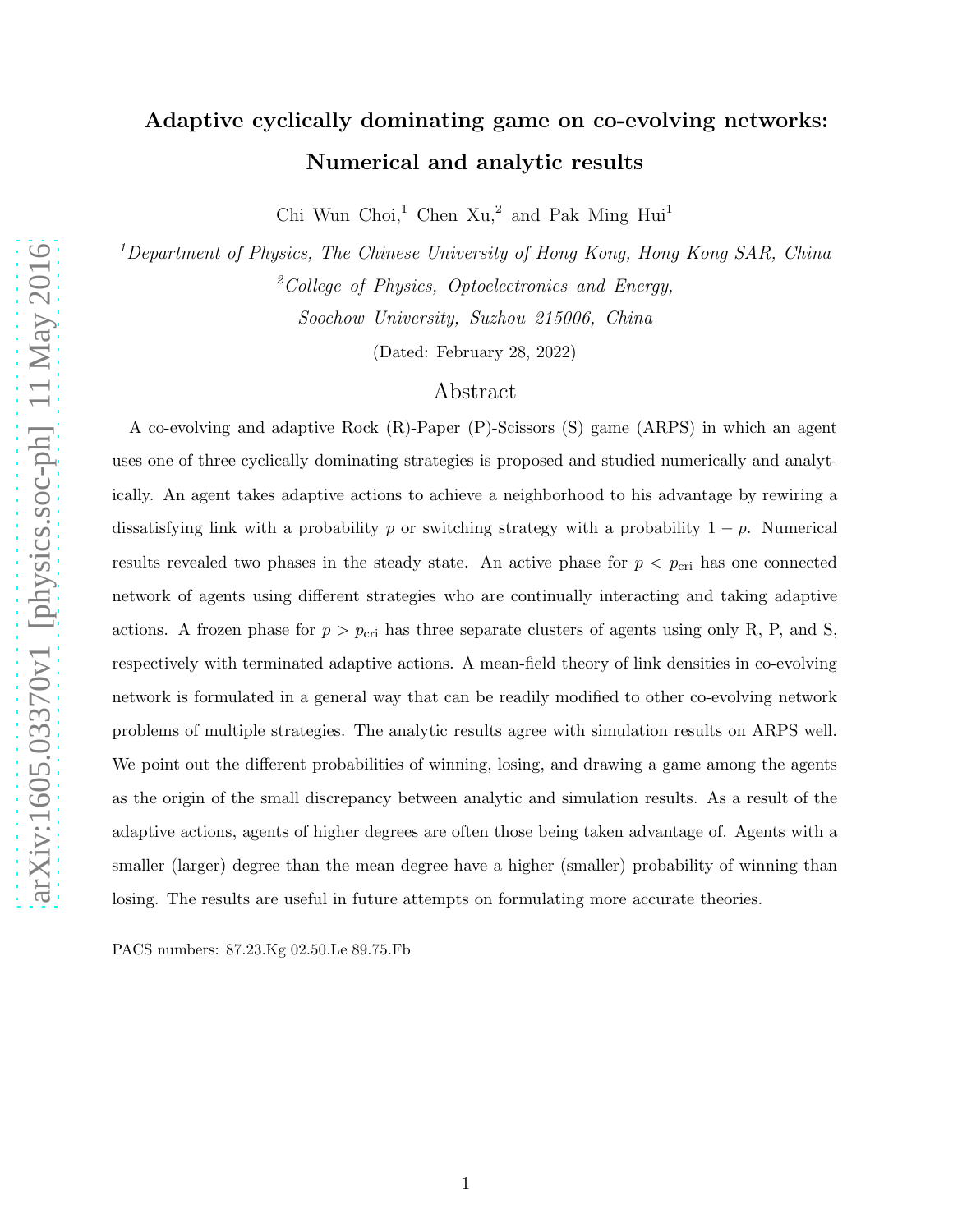#### I. INTRODUCTION

Agent-based modelling is an important tool for studying the autonomous actions of individual entities and their interactions [\[1](#page-15-0), [2](#page-15-1)] in complex systems. The interactions often reflect how agents compete, especially in the context of competing games. Examples of some extensively studied games are the prisoner's dilemma (PD), snowdrift game (SG), and stag hunt game (SH) [\[1](#page-15-0), [3](#page-15-2)[–5\]](#page-15-3). These are two-strategy games with agents having a choice of two possible options. In the present work, we focus on the Rock-Paper-Scissors (RPS) game  $[1, 3, 6]$  $[1, 3, 6]$  $[1, 3, 6]$ , characterized by three strategies that dominate each other *cyclically*. Depending on the context, the strategy of an agent can be regarded as his state, character, opinion or species. The strategies are related cyclically through: Rock (R) crushes Scissors (S), Scissors (S) cuts Paper (P), and Paper (P) covers Rock (R) [\[1,](#page-15-0) [6](#page-15-4), [7\]](#page-15-5). Despite its simplicity, many phenomena in nature can be described within the framework of RPS game. A well-known example is related to the mating strategy of the common side-blotched lizards (Uta stansburiana), a species of lizards found in the western coast of North America [\[8\]](#page-15-6). Other examples include phenomena in marine ecological communities [\[9](#page-16-0)], coexistence of different kinds of microbes [\[10](#page-16-1)[–12\]](#page-16-2), and in chemical and biological systems [\[1](#page-15-0), [6,](#page-15-4) [7,](#page-15-5) [13\]](#page-16-3). There are phenomena in economic and social systems, e.g., human decision-making processes and epidemic diseases, that also involve cyclical dominance and they can be studied within the RPS framework [\[1,](#page-15-0) [7,](#page-15-5) [14\]](#page-16-4).

An interesting question is how network structures [\[1](#page-15-0), [6](#page-15-4)] affect the RPS game. The focus so far has been on static networks, i.e., the links connecting two competing agents are fixed. For RPS agents interact in a square lattice [\[15\]](#page-16-5) with the loser updating the strategy to be that of the winner, spatial self-organized patterns emerged. Szabó  $et$  al. studied the smallworld effect on RPS game by replacing a fraction  $r$  of the links in a square lattice by links that connect two randomly selected agents [\[16\]](#page-16-6). It was found that two qualitatively different phases result, depending on the value of  $r$ . Szolnoki and Szabó studied the RPS game in Kagome, honeycomb, triangular, cubic, and ladder-shape lattices [\[17\]](#page-16-7). They found that while the spatial dimension of the lattices affects the transitions between different phases strongly, the clustering coefficient does not.

Going beyond static networks, co-evolving networks have attracted much attention in recent years [\[1](#page-15-0), [2](#page-15-1), [6,](#page-15-4) [18,](#page-16-8) [19\]](#page-16-9). In co-evolving networks, an agent may switch his strategy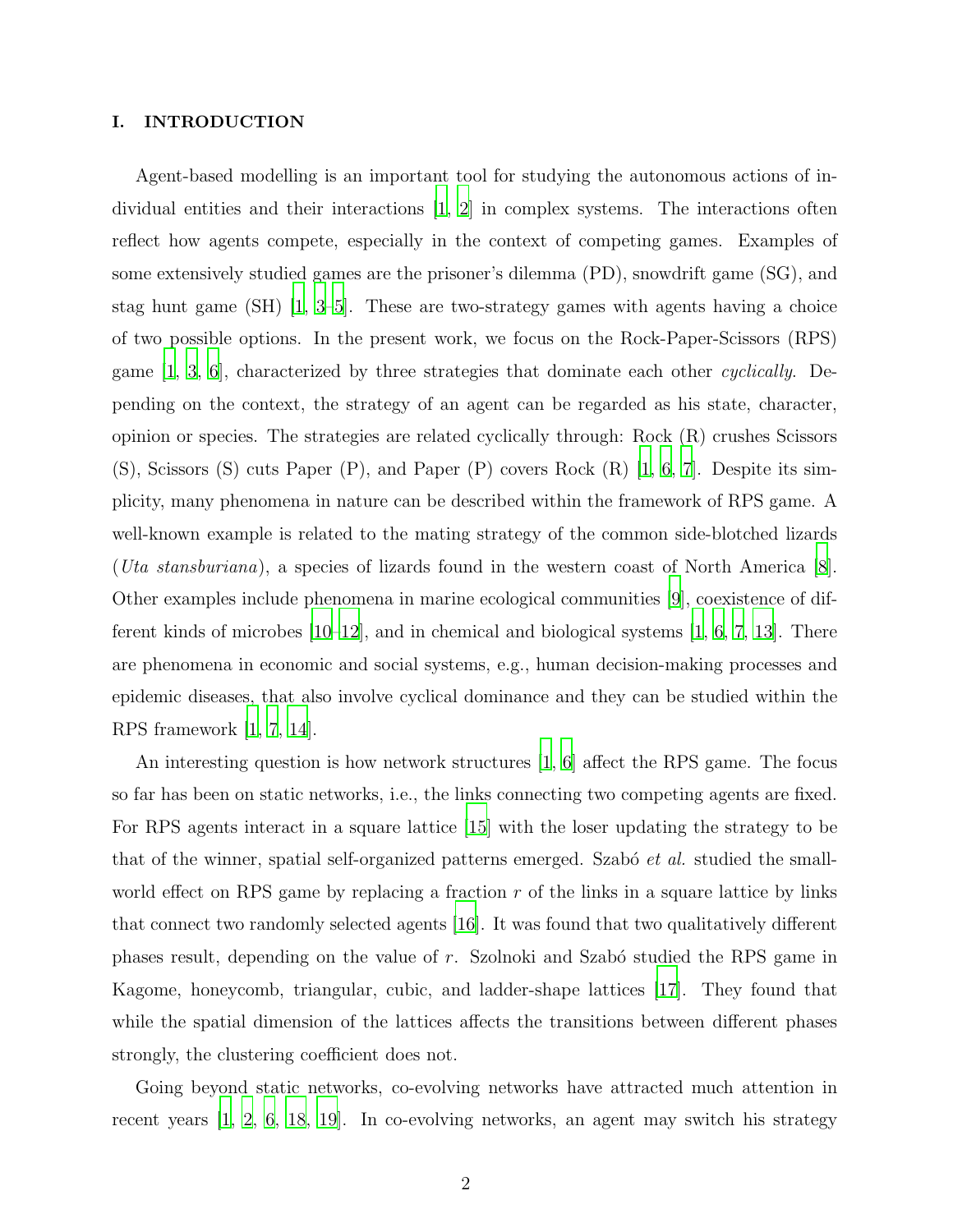or alter his competing neighbors so as to attain an environment that is to his advantage. Such adaptive actions couple the dynamics of strategy selections and network evolution. Coevolving networks invoking PD, SG, SH games have been studied [\[1,](#page-15-0) [2](#page-15-1), [18](#page-16-8)[–21\]](#page-16-10). In particular, the present work is motivated by the two-option adaptive co-evolving voter model [\[22](#page-16-11)] and the dissatisfied adaptive snowdrift game [\[20](#page-16-12), [23\]](#page-16-13). In the co-evolving voter model [\[22\]](#page-16-11), there are two opposite opinions competing for dominance in an initially random regular network and agents prefer to be surrounded by like-opinion neighbors. When an agent interacts with a randomly chosen neighbor of the opposite opinion, he has a probability  $p$  to cut the link to the neighbor and rewire it to a randomly chosen agent of the same opinion. With a probability  $1 - p$ , the agent is convinced by the neighbor and switches to the opposite opinion. Both actions are rational in that the agents tend to pursue local consensus. Despite its simplicity, the phenomena are rich. For values of  $p$  below (above) a critical value, the system evolves into an active (a frozen) phase in which the network evolution and strategy selection continue (cease). Similar adaptive actions (i.e. switching strategies and rewiring the links to dissatisfying neighbors) were included in the model of dissatisfied adaptive snowdrift game (DASG) [\[20,](#page-16-12) [23\]](#page-16-13). In DASG, adaptive actions are taken when agents become dissatisfied with non-cooperative neighbors. The resulting network is either in a disconnected, dynamically frozen, and character-segregated phase or a connected, dynamical, and character-mixed phase, depending on a payoff parameter. Analytic approaches to coevolving networks require careful treatment of spatial correlations [\[24\]](#page-16-14). Other examples in which similar adaptive actions are invoked include a reversed opinion-formation model [\[25\]](#page-16-15) and an inverse voter model [\[26,](#page-16-16) [27\]](#page-16-17). Networking effects, including co-evolving networks, also pose challenging questions to analytic approaches. Typically approaches such as mean field approximation and pair approximation [\[1,](#page-15-0) [6](#page-15-4)] often only give results in qualitative agreement with simulations  $[1, 20, 22-24, 26, 27]$  $[1, 20, 22-24, 26, 27]$  $[1, 20, 22-24, 26, 27]$  $[1, 20, 22-24, 26, 27]$  $[1, 20, 22-24, 26, 27]$  $[1, 20, 22-24, 26, 27]$  $[1, 20, 22-24, 26, 27]$ . The reason is that the adaptive actions are sensitive to the local competing environment and thus spatial correlations are important. We have made various attempts in understanding the key factors in formulating theories that better capture spatial correlations [\[23,](#page-16-13) [24,](#page-16-14) [27](#page-16-17)[–30\]](#page-16-18). An improved mean field theory was shown to give good results for DASG [\[24\]](#page-16-14) and the inverse voter model [\[27](#page-16-17)].

Here, we generalize the study of adaptive co-evolving models to cyclic multiple-strategy case. In particular, an adaptive and co-evolving RPS model, abbreviated as APRS, is proposed and studied in detail. Our model is different from the adaptive RPS model studied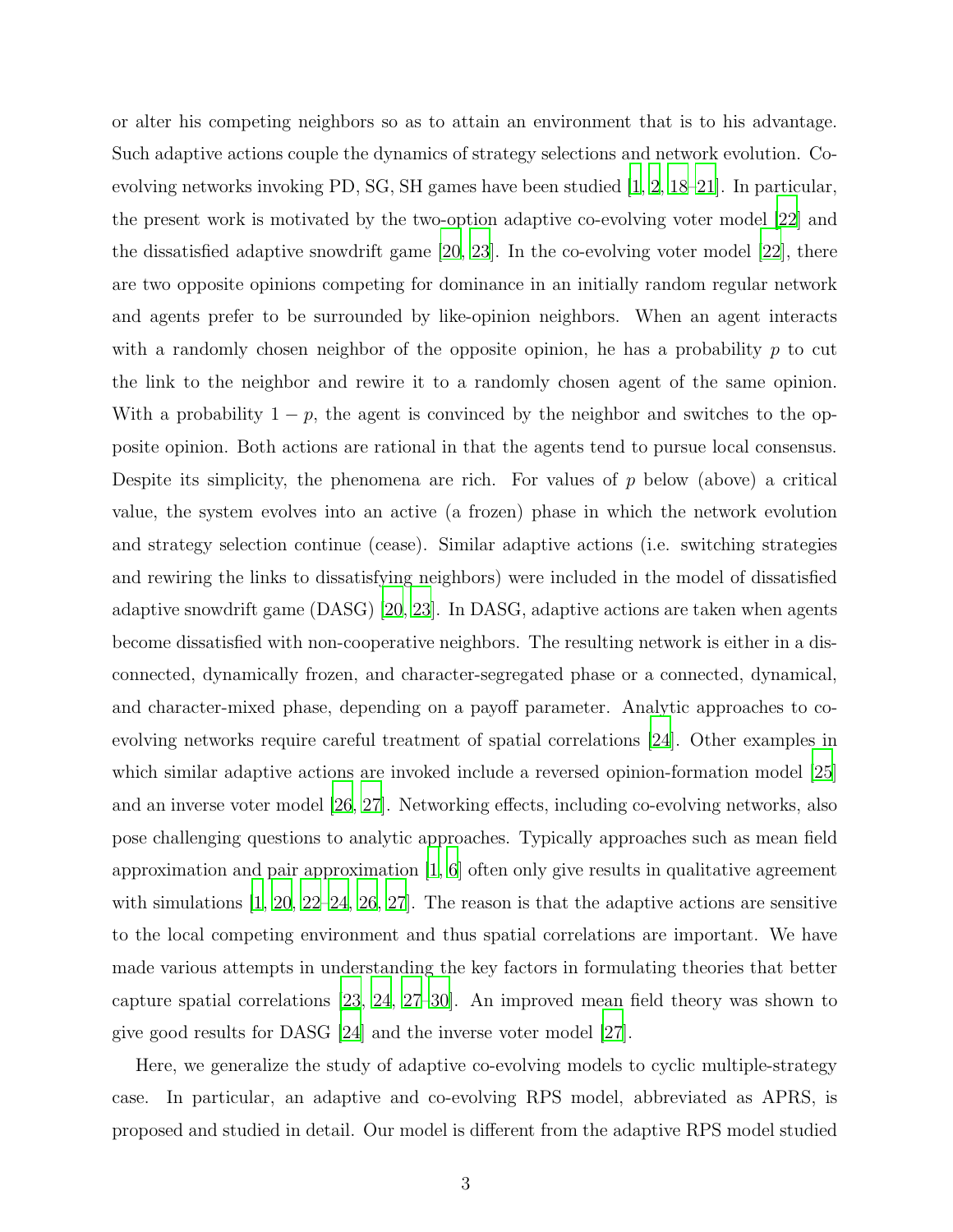by Demirel et al. [\[31](#page-16-19)]. The agents in adaptive RPS model prefers to have neighbors of the same option by an adaptive mechanism in which an agent who lost a RPS game adopts the strategy of the winner or to seek a new neighbor of the same opinion. The authors focused on the time evolution of the fractions of agents using the different strategies. In our model, the agents take adaptive actions to enhance their chance of winning. We focus on the different phases exhibited in the steady state and the formulation of analytic approaches. In Sec. 2, we define our model and identify the key features as revealed by simulations. The model is parameterized by a probability  $p$  of rewiring an unfavorable link. The system evolves to two different phases for different ranges of p. In Sec. 3, a theory based on the densities of different kinds of links connecting agents of different strategies is constructed. Results are found to be in good agreement with simulations, with small yet noticeable discrepancies. In Sec. 4, we point out that the small discrepancies are important hints for studying the validity of the assumptions in a theory. We analyze the dependence of the probabilities of winning and losing of different types of agents. These probabilities are found to depend on the role of an agent in an adaptive process and his degree. These features are usually not included in analytic approaches. Although the context of ARPS is studied, the discussions on the formalism of mean field theory and its validity are intentionally carried out in a general form. As such, the analysis here can be readily applied to other co-evolving network models with two or more options or strategies. Results are summarized in Sec. 5.

### II. ADAPTIVE ROCK-PAPER-SCISSORS MODEL AND KEY FEATURES

Consider a system of N agents. For concreteness, the agents are initially connected via a random regular graph of uniform degree  $\mu$  and each of them is assigned one of the three strategies (R, P, or S) with equal probabilities. In a time step, an agent, referred to as the active agent, is selected randomly. If there is no connected neighbor, i.e. of degree zero, there will be no action and the time step ends. Otherwise, the active agent selects a connected neighbor, referred to as the passive agent, at random. They interact via a RPS game. If the active agent wins or there is a draw, he is satisfied and no adaptive actions take place. If the active agent loses, he is dissatisfied and he will take one of the following adaptive actions: (i) with a probability p to cut the link to the passive agent and rewire it to another agent (called the rewiring target) randomly chosen from all the agents in the system who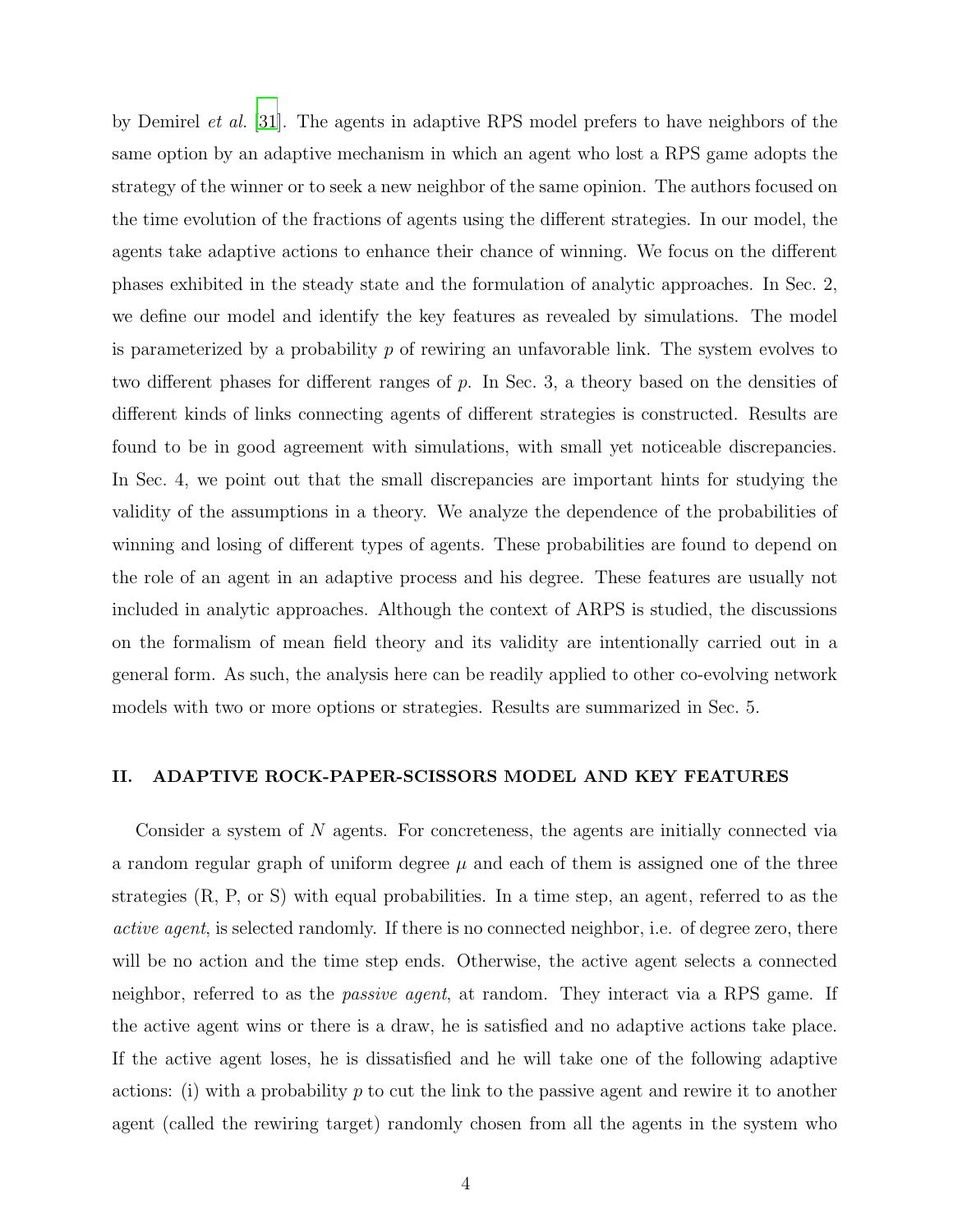

<span id="page-4-0"></span>FIG. 1: Schematic illustrations of the adaptive actions of an active agent.

are not a neighbor, or (ii) with a probability  $(1 - p)$  to switch his strategy to the one that can defeat the passive agent. Figure [1](#page-4-0) illustrates the possible events and adaptive actions in a time step with examples. As one active agent is picked at a time step, the interactions are asynchronous. The probability  $p$  is the only parameter in APRS. The adaptive actions are rational in that an agent always aims to prevent losing to the same opponent by altering the local competing environment. They drive the strategies employed by the agents and the network connections to co-evolve. The process continues until the network achieves a macroscopically steady state.

The long-time behavior of the system can be characterized by a few macroscopic quantities. They include the fractions  $f_R$ ,  $f_P$ , and  $f_S$  of agents using the strategies-R, P, and S, respectively, the fractions of undirected *inert* links  $l_{RR}$ ,  $l_{PP}$  and  $l_{SS}$  connecting agents using the same strategy that would lead to a draw, and the fractions of undirected active links  $l_{RP}$ ,  $l_{PS}$  and  $l_{SR}$  connecting agents using different strategies that would lead to a win-lose situation. It should be pointed out that ARPS can be implemented with different initial strategy assignments and initial network connections. Here, we take advantage of the simplicity provided by random initial strategy assignments and the symmetry among the three strategies so that we could focus on the discussion of the  $p$ -dependence of two link densities, one for inert and the other for active links.

Detailed numerical simulations were carried out for ARPS. Here we focus on an initial network of uniform degree  $\mu = 2$  and  $N = 10,000$  agents. The results illustrated that  $f_R = f_P = f_S = 1/3$ ,  $l_{RR} = l_{PP} = l_{SS}$  and  $l_{RP} = l_{PS} = l_{SR}$ . These are expected as no strategy plays a special role in RPS and the adaptive actions in ARPS. The random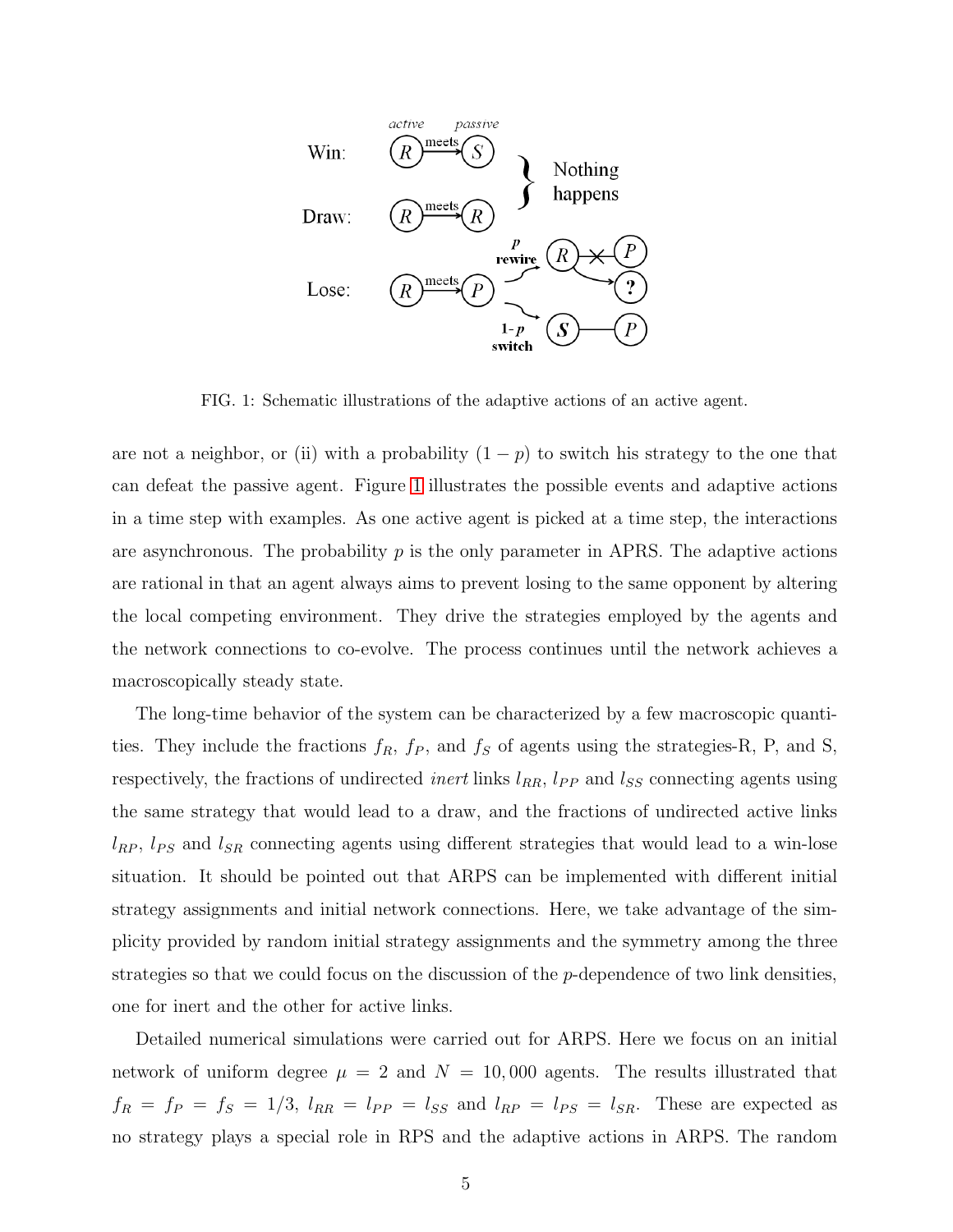

<span id="page-5-0"></span>FIG. 2: Simulation (symbols) of (a)  $f_R$  and (b)  $l_{RR}$  and  $l_{RP}$  in the steady state as a function of the rewiring probability  $p$ . The data are obtained by averaging results over 300 independent runs. The system has  $N = 10000$  agents and a mean degree  $\mu = 2$ . The two phases are indicated in (b). Results of mean field theory as given by Eqs.[\(10\)](#page-10-0) and [\(11\)](#page-10-1) are included (lines) for comparison.

initial conditions make sure that all strategies are evenly present. This allows us to focus the discussion on how  $l_{RR}(p)$  and  $l_{RP}(p)$  behave at long time. Fig. [2](#page-5-0) shows the simulation results (symbols). Fig. [2\(](#page-5-0)a) confirms  $f_R = f_P = f_S = 1/3$  for all values of p, as expected from symmetry consideration. Fig. [2\(](#page-5-0)b) shows the behavior of  $l_{RR}(p)$  (squares) and  $l_{RP}(p)$ (circles). These quantities reveal the two different phases classified by p. For  $0 < p < p_{\text{cri}}$ ,  $l_{RR}$  increases monotonically with p and approaches  $l_{RR} = 1/3$  at  $p = p_{\text{cri}}$  continuously while  $l_{RP}$  drops monotonically with p and vanishes continuously at  $p = p_{\text{cri}}$ . In the range  $p_{\text{cri}} < p < 1$ ,  $l_{RR} = 1/3$  and  $l_{RP} = 0$ . We found that  $p_{\text{cri}} \approx 0.78$  for  $\mu = 2$ . We also studied initial networks of different values of  $\mu$ . The results show the same qualitative behavior, but  $p_{\text{cri}}$  increases with  $\mu$ . For example,  $p_{\text{cri}} \approx 0.89$  for  $\mu = 4$ . Here, we focus on analyzing the results for  $\mu = 2$ .

For  $p < p_{\text{cri}}$ , the system has active links and it is in the *active phase*. These active links promote agents' interactions and adaptive actions. This is a dynamic phase as strategy switching and network rewiring persist. For  $p > p_{\text{cri}}$ , the system has only inert links and it is in an inactive and frozen phase. There is no more adaptive action. The two phases also differ drastically in network structure. In the active phase, the system has a main cluster consisting of agents using the three strategies with both active and inert links. In the frozen phase, the system breaks into three segregated pure-strategy clusters of equal size, with each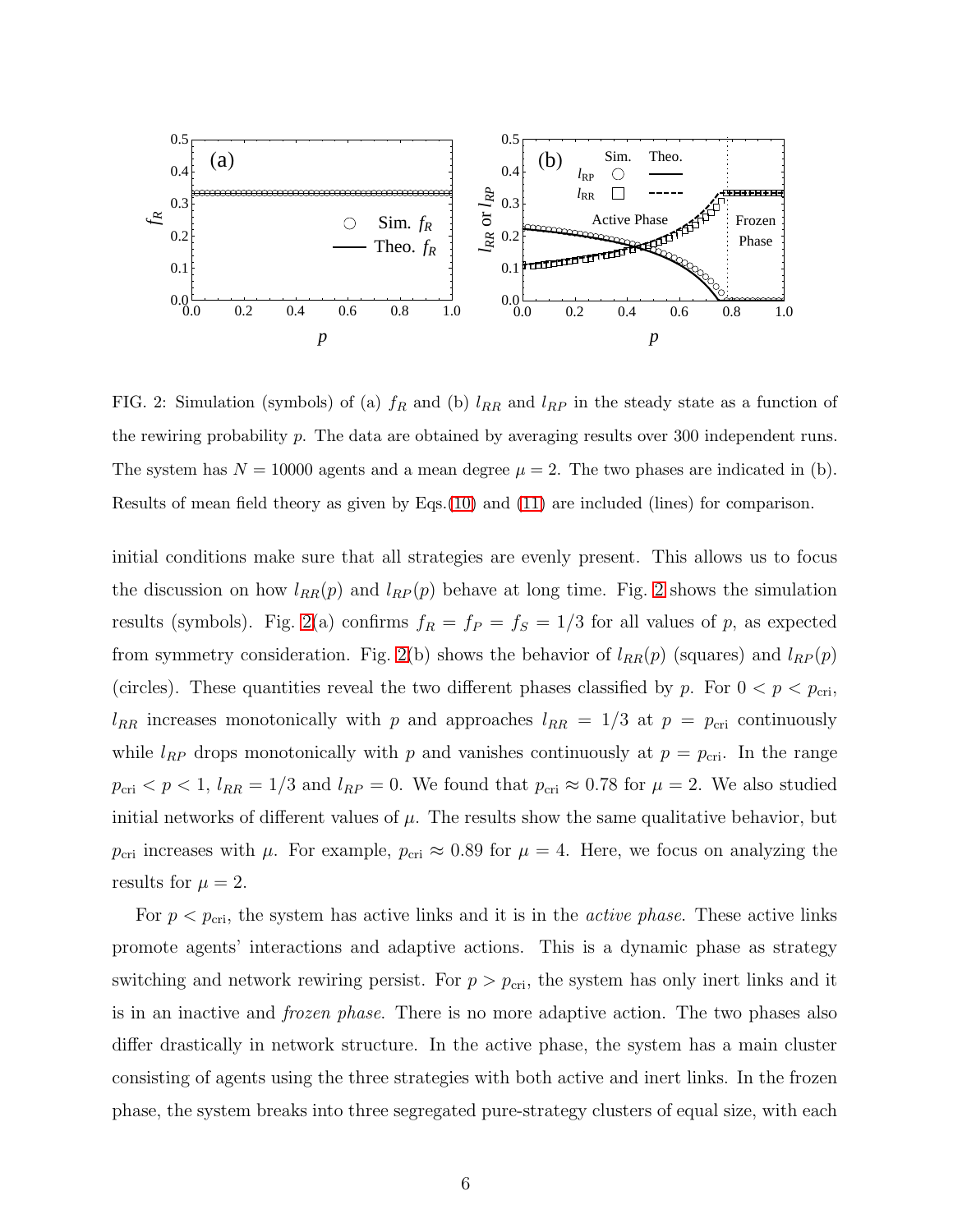cluster having agents using only R, P, or S. Another noticeable feature is the discontinuous jump from  $l_{RP} = 2/9$  at  $p = 0$  to a larger value when p becomes finite. There is a similar discontinuous jump from  $l_{RR} = 1/9$  at  $p = 0$  to a smaller value. These discontinuities will be discussed in Sec. 4.

#### III. MEAN-FIELD APPROACH

Inspired by previous analytic approaches [\[20](#page-16-12), [22](#page-16-11)[–24,](#page-16-14) [26](#page-16-16), [27](#page-16-17)] for co-evolving agent-based models, we formulate a theory by tracing the expected changes in the macroscopic quantities in a time step. In principle, the system has many macroscopic variables. At the single-agent level, we have the fractions  $f_R$ ,  $f_P$ , and  $f_S$ . At the two-agent or link level, there are the link densities  $l_{RR}$ ,  $l_{PP}$ ,  $l_{SS}$ ,  $l_{RP}$ ,  $l_{PS}$  and  $l_{SR}$ . As discussed, symmetry implies  $l_{RR} = l_{PP} = l_{SS}$ and  $l_{RP} = l_{PS} = l_{SR}$ . Therefore, we could take  $l_{RR}$  and  $l_{RP}$  as variables. Together with  $f_R = f_P = f_S = 1/3$ , the two variables obey  $l_{RR} + l_{RP} = 1/3$ . This sum rule is also demonstrated by the simulation results in Fig. [2\(](#page-5-0)b). As a result, a single variable suffices for a theory up to the level of links. We choose  $l_{RP}$  as the variable, although other choices can also be made.

We formulate a theory in a way that can be readily generalized to other co-evolving network problems. To proceed, we aim at writing down an equation for the change  $\Delta l_{RP}$  in  $l_{RP}$  in a time step. Based on the adaptive actions,  $\Delta l_{RP}$  is determined by: (i) the strategy of the active agent, (ii) his local configuration including the degree  $\kappa$  and the numbers of neighbors using the different strategies, (iii) the probability of losing the RPS game, (iv) the adaptive action taken after losing, (v) the change in the *number* of links  $\Delta L_{RP}$  connecting an agent using strategy-R and an agent using strategy-P (called RP-links) due to the adaptive action. Table [I](#page-7-0) gives the possible values of  $\Delta L_{RP}$  due to the adaptive actions. Schematically, the expected change in the link density  $\Delta l_{RP}$  can be expressed in terms of the probabilities of all possible local configurations, strategies and adaptive actions, and the corresponding local changes in the number of RP-links as follows:

<span id="page-6-0"></span>
$$
\Delta l_{RP} = \sum_{X=R,P,S} f_X \sum_{\kappa} P_X(\kappa) \sum_{\lambda_{XY},\lambda_{XZ}} Q_{X,\kappa}(\lambda_{XY},\lambda_{XZ}) \frac{\lambda_{XY}}{\kappa} \left[ \frac{p \Delta L_{RP}^{\text{rewrite}}}{L_{\text{total}}} + \frac{(1-p) \Delta L_{RP}^{\text{switch}}}{L_{\text{total}}} \right] (1)
$$

Here,  $P_X(\kappa)$  is the probability of an agent using strategy-X and having degree  $\kappa$ , Y (Z) is the strategy which wins over (loses to) X,  $Q_{X,\kappa}(\lambda_{XY},\lambda_{XZ})$  is the probability of an agent using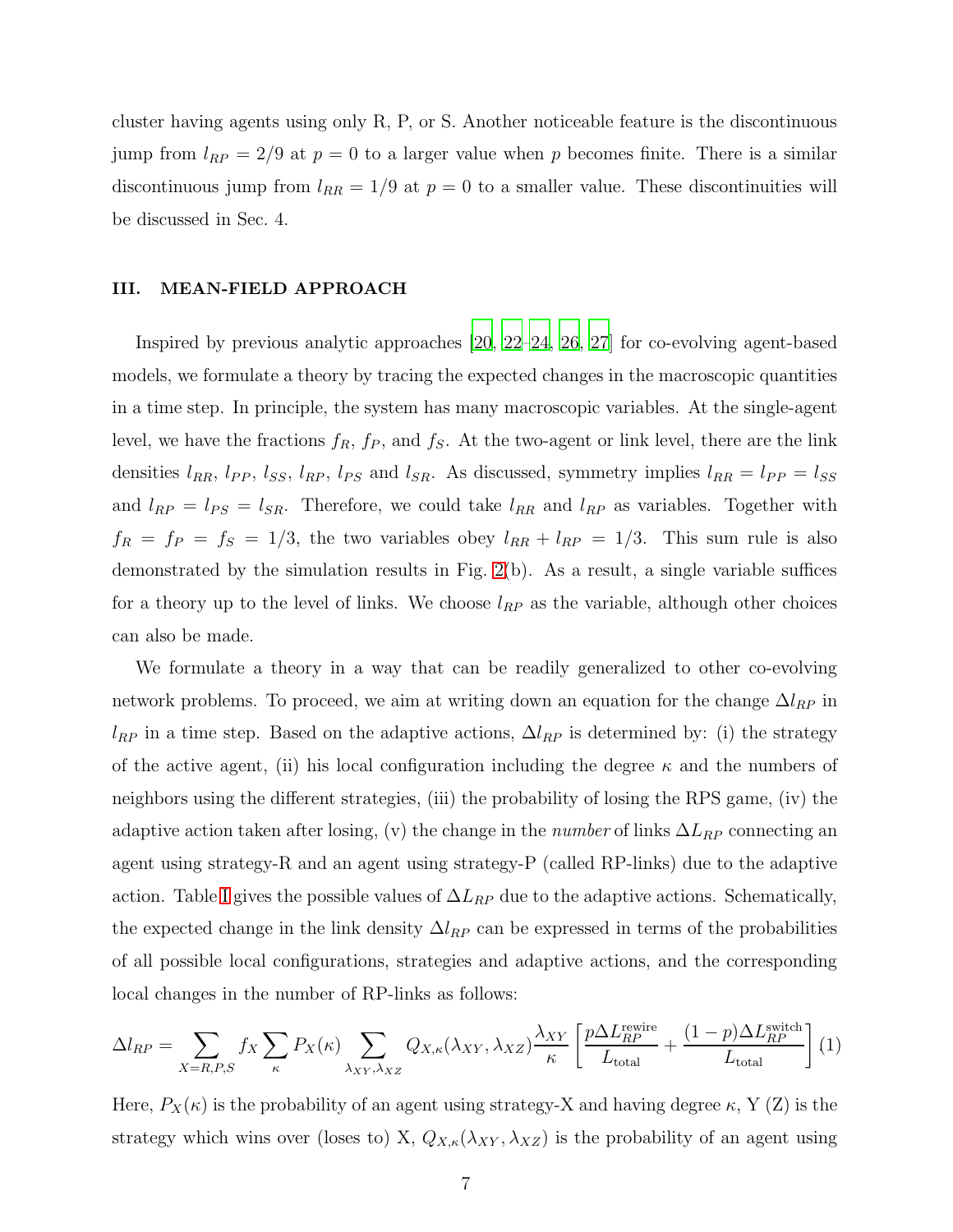strategy-X and having degree  $\kappa$  to have  $\lambda_{XY}$  XY-links and  $\lambda_{XZ}$  XZ-links,  $\Delta L_{RP}^{\text{rewrite}}$   $(\Delta L_{RP}^{\text{switch}})$ is the local change in RP-links due to rewiring (switching) with its possible values listed in Table [I,](#page-7-0) and  $L_{\text{total}} = \mu N/2$  is the total number of links in the network.

| Adaptive action                     | Change in RP-links $(\Delta L_{RP})$    |
|-------------------------------------|-----------------------------------------|
| switch strategy from R to S         | $-\lambda_{RP}$                         |
| switch strategy from S to P         | $\lambda_{SR}$                          |
| switch strategy from P to R         | $\kappa - 2\lambda_{BP} - \lambda_{PS}$ |
| agent of R cuts P then rewires to R | $-1$                                    |
| agent of R cuts P then rewires to S | $-1$                                    |
| agent of P cuts S then rewires to R | $+1$                                    |
| other actions                       | $\theta$                                |

<span id="page-7-0"></span>TABLE I: Changes in the number of RP-links for different adaptive actions.

Eq. [\(1\)](#page-6-0) is general but hard to solve. Formally, the quantities in the right-hand side changes with time as the adaptive actions proceed, and dynamical equations tracing their variations should also be established. Fortunately, simplifications are possible when we focus only on the long time behavior when various quantities become stable in time and close the equation by proper approximations. Eq. [\(1\)](#page-6-0) can be written into three terms, each corresponding to the active agent using  $X = R$ , P, S, respectively, i.e.,

<span id="page-7-1"></span>
$$
\Delta l_{RP} = \frac{2}{\mu N} \left( f_R \Delta l_{RP}^R + f_P \Delta l_{RP}^P + f_S \Delta l_{RP}^S \right). \tag{2}
$$

For given strategy-X and value of  $\kappa$ , there is an expected value

$$
\sum_{\lambda_{XY},\lambda_{XZ}} Q_{X,\kappa}(\lambda_{XY},\lambda_{XZ})(\cdots) \equiv \langle \cdots \rangle_{\lambda|X,\kappa} \tag{3}
$$

for the agents using strategy-X and having exactly degree  $\kappa$  to be carried out. The notation  $\langle \cdots \rangle_{\lambda|X,\kappa}$  stresses two points: (i) the average is taken over possible  $\lambda$ 's and (ii) the result is a function of X and  $\kappa$ . Similarly, we further define an expected value over possible values of the degrees for agents using strategy-X as:

$$
\sum_{\kappa} P_X(\kappa)(\cdots) \equiv \langle \cdots \rangle_{\kappa|X}, \qquad (4)
$$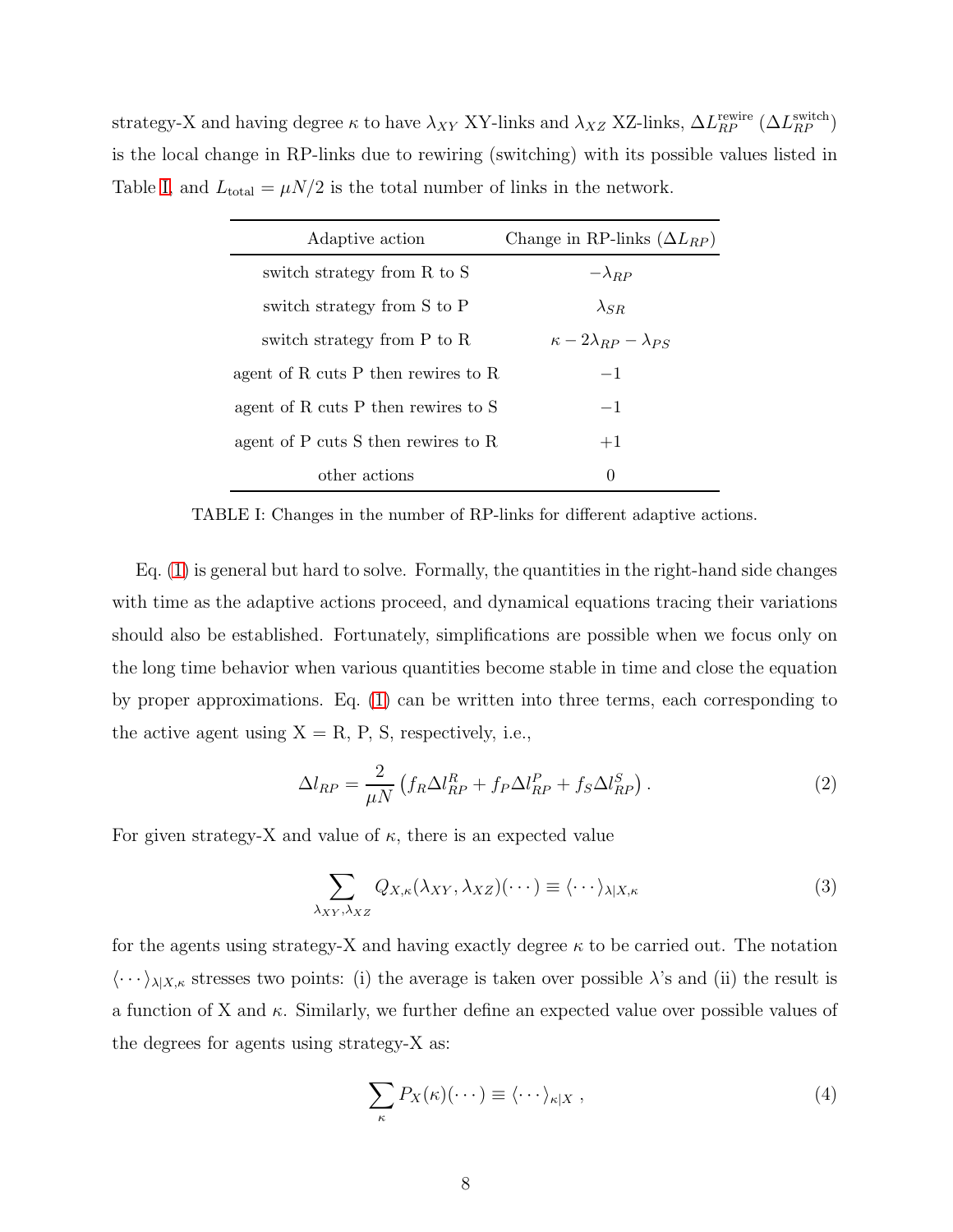with the result depending on the strategy-X. The quantities  $\Delta l_{RP}^R$ ,  $\Delta l_{RP}^P$ , and  $\Delta l_{RP}^S$  in Eq. [\(2\)](#page-7-1) can be expressed in terms of these expected values. Explicitly, they can be expressed by using Table [I](#page-7-0) as

<span id="page-8-0"></span>
$$
\Delta l_{RP}^R = -p(f_R + f_S) \left\langle \frac{\langle \lambda_{RP} \rangle_{\lambda|R,\kappa}}{\kappa} \right\rangle_{\kappa|R} - (1-p) \left\langle \frac{\langle \lambda_{RP}^2 \rangle_{\lambda|R,\kappa}}{\kappa} \right\rangle_{\kappa|R},
$$
\n
$$
\Delta l_{RP}^P = p f_R \left\langle \frac{\langle \lambda_{PS} \rangle_{\lambda|P,\kappa}}{\kappa} \right\rangle_{\kappa|P} + (1-p) \left\langle \langle \lambda_{PS} \rangle_{\lambda|P,\kappa} \right\rangle_{\kappa|P} - 2 \left\langle \frac{\langle \lambda_{PS} \lambda_{RP} \rangle_{\lambda|P,\kappa}}{\kappa} \right\rangle_{\kappa|P} - \left\langle \frac{\langle \lambda_{PS}^2 \rangle_{\lambda|P,\kappa}}{\kappa} \right\rangle_{\kappa|P} \right\},
$$
\n
$$
\Delta l_{RP}^S = (1-p) \left\langle \frac{\langle \lambda_{SR}^2 \rangle_{\lambda|S,\kappa}}{\kappa} \right\rangle_{\kappa|S},
$$
\n(5)

where the terms proportional to p are due to rewiring and those proportional to  $(1 - p)$  are due to strategy switching.

To proceed, we make approximations to the expected values so as to close the equations. Firstly, the equations can be simplified by the symmetry of the three strategies. As a result, it is sufficient to consider the expected values in regard to only one of the strategies. Without loss of generality, we retain averages over agents using strategy-R. The other expected values for strategies-P and S are given by:  $\langle \langle \lambda_{PS} \rangle_{\lambda|P,\kappa} / \kappa \rangle_{\kappa|P}$  =  $\left<\left<\lambda_{RP}\right>_{\lambda|R,\kappa}/\kappa\right>_{\kappa|R},\right.\left.\left<\left<\lambda_{PS}^2\right>_{\lambda|P,\kappa}/\kappa\right>_{\kappa|P} = \left.\left<\left<\lambda_{SR}^2\right>_{\lambda|S,\kappa}/\kappa\right>_{\kappa|S} = \left.\left<\left<\lambda_{RP}^2\right>_{\lambda|R,\kappa}/\kappa\right>_{\kappa|R},\right.\right.\right.\right.$  $\langle \langle \lambda_{PS} \lambda_{RP} \rangle_{\lambda|P,\kappa} / \kappa \rangle_{\kappa|P} = \langle \langle \lambda_{RP} \lambda_{SR} \rangle_{\lambda|R,\kappa} / \kappa \rangle_{\kappa|R}$ . Secondly, the expected values can be expressed in terms of the macroscopic quantities (link densities and fractions) that we want to solve. The expected values  $\langle \langle \lambda_{XY} \rangle_{\lambda|X,\kappa} \rangle_{\kappa|X}$  and  $\langle \kappa \rangle_{\kappa|X}$  are readily given by

$$
\left\langle \langle \lambda_{XY} \rangle_{\lambda | X, \kappa} \right\rangle_{\kappa | X} = \frac{\mu}{2f_X} l_{XY}
$$
  

$$
\langle \kappa \rangle_{\kappa | X} = \frac{\mu}{2f_X} (l_{XY} + l_{XZ} + 2l_{XX}).
$$
  
(6)

The first equation follows from  $l_{XY}$  = 2  $\frac{2}{\mu N} n_X \langle \lambda_{XY} \rangle_X$ , where  $n_X$  is the number of agents using strategy-X. It says that the total number of XY-links is given by the product of  $n_X$ and the average number of XY-links per agent using strategy-X. The second equation relates the mean degree  $\langle \kappa \rangle_{\kappa|X}$  among agents using strategy-X to the link densities.

For agents using strategy-R of a certain degree  $\kappa$ , the first moment  $\langle \lambda_{RP} \rangle_{\lambda|R,\kappa}$  and the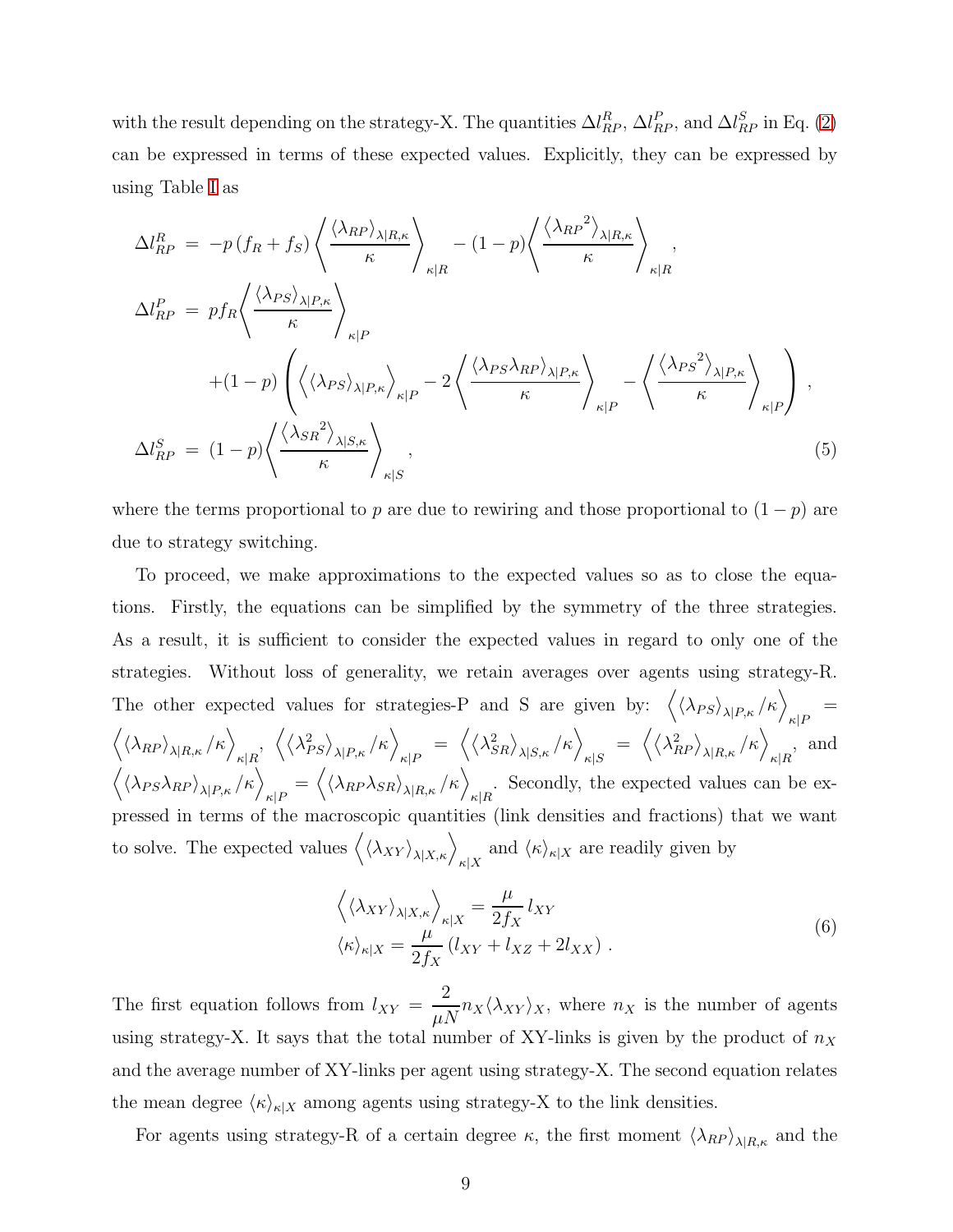second moment  $\langle \lambda_{RP}^2 \rangle_{\lambda|R,\kappa}$  are related to the expected value and the variance of  $\lambda_{RP}$  respectively, and the mixed moment  $\langle \lambda_{RP} \cdot \lambda_{SR} \rangle_{\lambda|R,\kappa}$  is related to the covariance of  $\lambda_{RP}$  and  $\lambda_{SR}$ via [\[32](#page-16-20)]

$$
\langle \lambda_{RP} \rangle_{\lambda|R,\kappa} = \mathcal{E}(\lambda_{RP})
$$
  

$$
\langle \lambda_{RP}^2 \rangle_{\lambda|R,\kappa} = \text{var}(\lambda_{RP}) + \langle \lambda_{RP} \rangle_{\lambda|R,\kappa}^2
$$
  

$$
\langle \lambda_{RP} \cdot \lambda_{SR} \rangle_{\lambda|R,\kappa} = \text{cov}(\lambda_{RP}, \lambda_{SR}) + \langle \lambda_{RP} \rangle_{\lambda|R,\kappa} \langle \lambda_{SR} \rangle_{\lambda|R,\kappa}.
$$

$$
(7)
$$

We invoke a trinomial closure scheme to handle  $E(\lambda_{RP})$ ,  $var(\lambda_{RP})$  and  $cov(\lambda_{RP}, \lambda_{SR})$  and close the equations. It is an extension of the binomial closure scheme in two-strategy models [\[22](#page-16-11)[–24](#page-16-14), [26\]](#page-16-16). The essence is to treat averages  $\langle \cdots \rangle_{\lambda|X,\kappa}$  that involve the sums  $\sum$  $\lambda_{XY},\!\lambda_{XZ}$  $Q_{X,\kappa}(\lambda_{XY},\lambda_{XZ})(\cdots)$  approximately. Physically,  $Q_{X,\kappa}(\lambda_{XY},\lambda_{XZ})$  is the probability of having exactly  $\lambda_{XY}$  XY-links,  $\lambda_{XZ}$  XZ-links and  $(\kappa - \lambda_{XY} - \lambda_{XZ})$  XX-links, giving an agent with  $\kappa$  neighbors using the strategy-X. This echoes the question on the distribution of three possible outcomes  $i = 1, 2, 3$ , each occurring with the probability  $p_i$ , in n independent trials. The resulting trinomial distribution gives the expected numbers  $np_i$  for the three outcomes, with the variances given by  $np_i(1 - p_i)$  and the covariances between different outcomes i and j given by  $-np_i p_j$  [\[32](#page-16-20), [33](#page-16-21)]. Here, the degree  $\kappa$  plays the role of n. The probabilities  $p_1$ ,  $p_2$  and  $p_3$  are the conditional probabilities of encountering a neighbor using strategies-R, P and S respectively, given the strategy-X of an agent of degree  $\kappa$ . Re-defining the symbols of the probabilities as  $\rho_{R|X,\kappa}$ ,  $\rho_{P|X,\kappa}$  and  $\rho_{S|X,\kappa}$  respectively and invoking the trinomial closure scheme, we have

<span id="page-9-0"></span>
$$
\langle \lambda_{RP} \rangle_{\lambda|R,\kappa} = \kappa \cdot \rho_{P|R,\kappa}
$$
  

$$
\langle \lambda_{RP}^2 \rangle_{\lambda|R,\kappa} = \kappa \cdot \rho_{P|R,\kappa} (1 - \rho_{P|R,\kappa}) + (\kappa \cdot \rho_{P|R,\kappa})^2
$$
  

$$
\langle \lambda_{RP} \cdot \lambda_{SR} \rangle_{\lambda|R,\kappa} = \kappa \cdot \rho_{P|R,\kappa} \cdot \rho_{S|R,\kappa} (-1 + \kappa) .
$$
 (8)

To express all quantities in terms of the link densities, we make the further approximation

<span id="page-9-1"></span>
$$
\rho_{Y|X,\kappa} = \frac{l_{XY}}{2l_{XX} + l_{XY} + l_{XZ}}\tag{9}
$$

that the probability  $\rho_{Y|X,\kappa}$  is given by the fraction of out-going XY-links pointing to the neighbors using strategy-Y from all agents using strategy-X. Note that this assumption does not distinguish between different degrees  $\kappa$  as  $\rho_{Y|X,\kappa}$  is independent of  $\kappa$ .

Finally, using Eqs. [\(5\)](#page-8-0), [\(8\)](#page-9-0), and [\(9\)](#page-9-1) allows us to express all the quantities in Eq. [\(2\)](#page-7-1) in terms of a link density and thus close the equation. The expected value in Eq. [\(2\)](#page-7-1) vanish at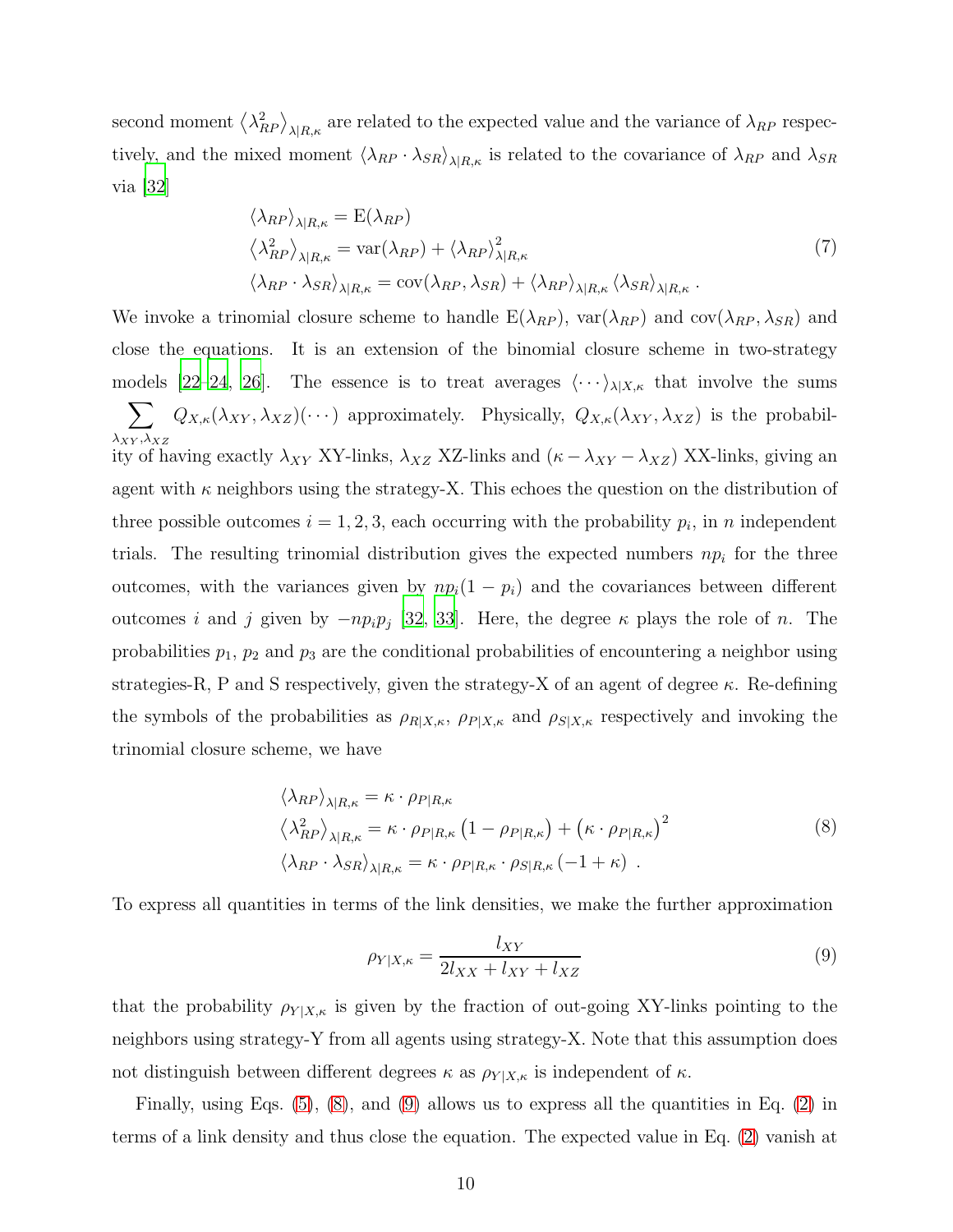long time. Setting the resulting equation to zero gives the link density  $l_{RP}$  as a function of the rewiring probability p. The non-trivial solution of  $l_{RP}(p)$  is found to be

<span id="page-10-0"></span>
$$
l_{RP}(p) = \frac{2}{9} \left( 1 - \frac{p}{3(\mu - 1)(1 - p)} \right) = \frac{2}{9p_{\text{cri}}} \frac{p_{\text{cri}} - p}{1 - p}
$$
(10)

for  $p < p_{\text{cri}}$  with

<span id="page-10-1"></span>
$$
p_{\rm cri} = \frac{3(\mu - 1)}{3\mu - 2} \,,\tag{11}
$$

and  $l_{RP}(p) = 0$  for  $p > p_{\text{cri}}$ . Results for  $l_{RR}(p)$  follow form  $l_{RR}(p) + l_{RP}(p) = 1/3$ .

The analytic results in Eqs.  $(10)$  and  $(11)$  are shown in Fig.  $2(b)$  (lines) for comparison for the case of  $\mu = 2$ . The results and the simulation results are in good agreement. The theory captures the two phases and the behavior of the phase transition. There are slight discrepancies near the phase transition. The theory predicts that  $p_{\text{cri}} = 3/4$  for  $\mu = 2$ , which is slightly lower than  $p_{\text{cri}} \approx 0.78$  obtained by numerical simulations. The theory predicts a shift in  $p_{\text{cri}}$  to a higher value with increasing  $\mu$ , which is a feature also observed in numerical simulations.

## IV. ACTIVE AGENTS WIN MORE THAN PASSIVE AGENTS VIA CO-EVOLVING MECHANISM

The discrepancies between analytic and simulation results, despite small, reveals important information on the validity of the assumptions in the mean-field approach and the effects of the co-evolving mechanism, as we now show. In every turn, the active agent may win, lose, or draw. Recording the probabilities of winning, losing, and drawing of the active agents over many rounds, the averages  $\overline{f}_{win}$ ,  $\overline{f}_{draw}$  and  $\overline{f}_{lose}$  of these probabilities for the active agents can be obtained. Due to the cyclic symmetry of the strategies, we could focus on any strategy for an active agent, say R, and express the three probabilities as follows:

$$
\overline{f}_{\text{win}} = \left\langle \left\langle \frac{\lambda_{SR}}{\kappa} \right\rangle_{\lambda|R,\kappa} \right\rangle_{\kappa|R} = \left\langle \rho_{S|R,\kappa} \right\rangle_{\kappa|R} = \left\langle f_{\text{win},\kappa} \right\rangle_{\kappa|R}
$$
\n
$$
\overline{f}_{\text{draw}} = \left\langle \left\langle \frac{\lambda_{RR}}{\kappa} \right\rangle_{\lambda|R,\kappa} \right\rangle_{\kappa|R} = \left\langle \rho_{R|R,\kappa} \right\rangle_{\kappa|R} = \left\langle f_{\text{draw},\kappa} \right\rangle_{\kappa|R}
$$
\n
$$
\overline{f}_{\text{lose}} = \left\langle \left\langle \frac{\lambda_{RP}}{\kappa} \right\rangle_{\lambda|R,\kappa} \right\rangle_{\kappa|R} = \left\langle \rho_{P|R,\kappa} \right\rangle_{\kappa|R} = \left\langle f_{\text{lose},\kappa} \right\rangle_{\kappa|R} .
$$
\n(12)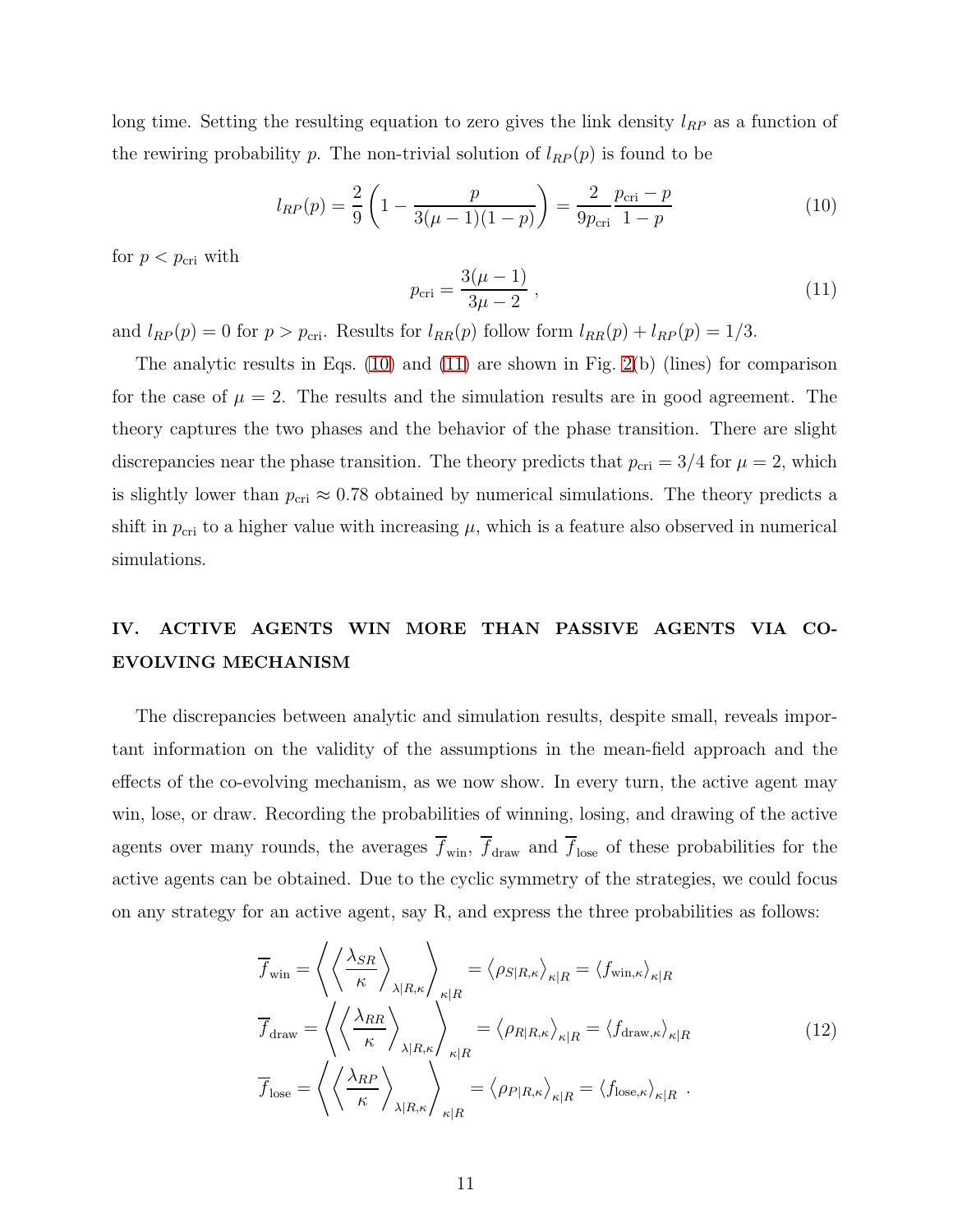

<span id="page-11-0"></span>FIG. 3: Simulation (symbols) and mean-field results (lines) of  $\overline{f}_{win}$ ,  $\overline{f}_{draw}$  and  $\overline{f}_{lose}$  in the steady state as a function of p. The simulation data are obtained by averaging over 300 realizations in networks of  $N = 10000$ . The mean degree is  $\mu = 2$ .

The quantities  $\rho_{S|R,\kappa}$ ,  $\rho_{R|R,\kappa}$  and  $\rho_{P|R,\kappa}$  were introduced in Eq. [\(8\)](#page-9-0). They are conditional probabilities of encountering a neighbor using strategies-R, P and S respectively, given that the strategy of the active agent is R and the degree is  $\kappa$ . In the present context, they are also the probabilities of winning  $(f_{\text{win},\kappa})$ , drawing  $(f_{\text{draw},\kappa})$  and losing  $(f_{\text{lose},\kappa})$  of an active agent who has a degree  $\kappa$ .

Fig. [3](#page-11-0) shows the numerical results of these probabilities as a function of  $p$  for the case of mean degree  $\mu = 2$ . These results are illuminating. At  $p = 0$ ,  $\overline{f}_{win} = \overline{f}_{draw} = \overline{f}_{lose} = 1/3$ . A slight deviation from  $p = 0$  immediately makes  $\overline{f}_{win}$ ,  $\overline{f}_{draw}$  and  $\overline{f}_{lose}$  different from 1/3 with a jump. For  $p > 0$ , these quantities also illustrate the existence of two phases. In the active phase,  $\overline{f}_{\text{win}}$  and  $\overline{f}_{\text{lose}}$  drops monotonically with p and vanish for  $p > p_{\text{cri}}$ , while  $\overline{f}_{\text{draw}}$ increases monotonically with p and becomes unity for  $p > p_{\text{cri}}$ . The most important feature is  $\overline{f}_{win} > \overline{f}_{lose}$  for active agents in the active phase, i.e., active agents are more likely to win on average. In contrast, passive agents are more likely to loss on average. Thus, examining the numerical results of  $\overline{f}_{win}$ ,  $\overline{f}_{draw}$  and  $\overline{f}_{lose}$  indicates a deficiency in the theory. The theory assumes  $\overline{f}_{\text{win}} = \overline{f}_{\text{lose}}$  and approximates them by  $\langle \rho_{S|R,\kappa} \rangle_{\kappa|R} = \langle \rho_{P|R,\kappa} \rangle_{\kappa|R} = 3l_{RP}/2$ (see Eq. [\(9\)](#page-9-1)). The analytic results of  $\overline{f}_{win}$ ,  $\overline{f}_{lose}$  and  $\overline{f}_{draw}$  are also shown in Fig. [3](#page-11-0) (lines) for comparison. For a large part of  $p$  below  $p_{\text{cri}}$ , the analytic results lie between the actual  $\overline{f}_{\text{win}}$  and  $\overline{f}_{\text{lose}}$ . However, for  $p \lesssim p_{\text{cri}}$ , the analytic results go below both  $\overline{f}_{\text{win}}$  and  $\overline{f}_{\text{lose}}$ . The analytic results are in exact agreement with the simulation results right at  $p = 0$ , but do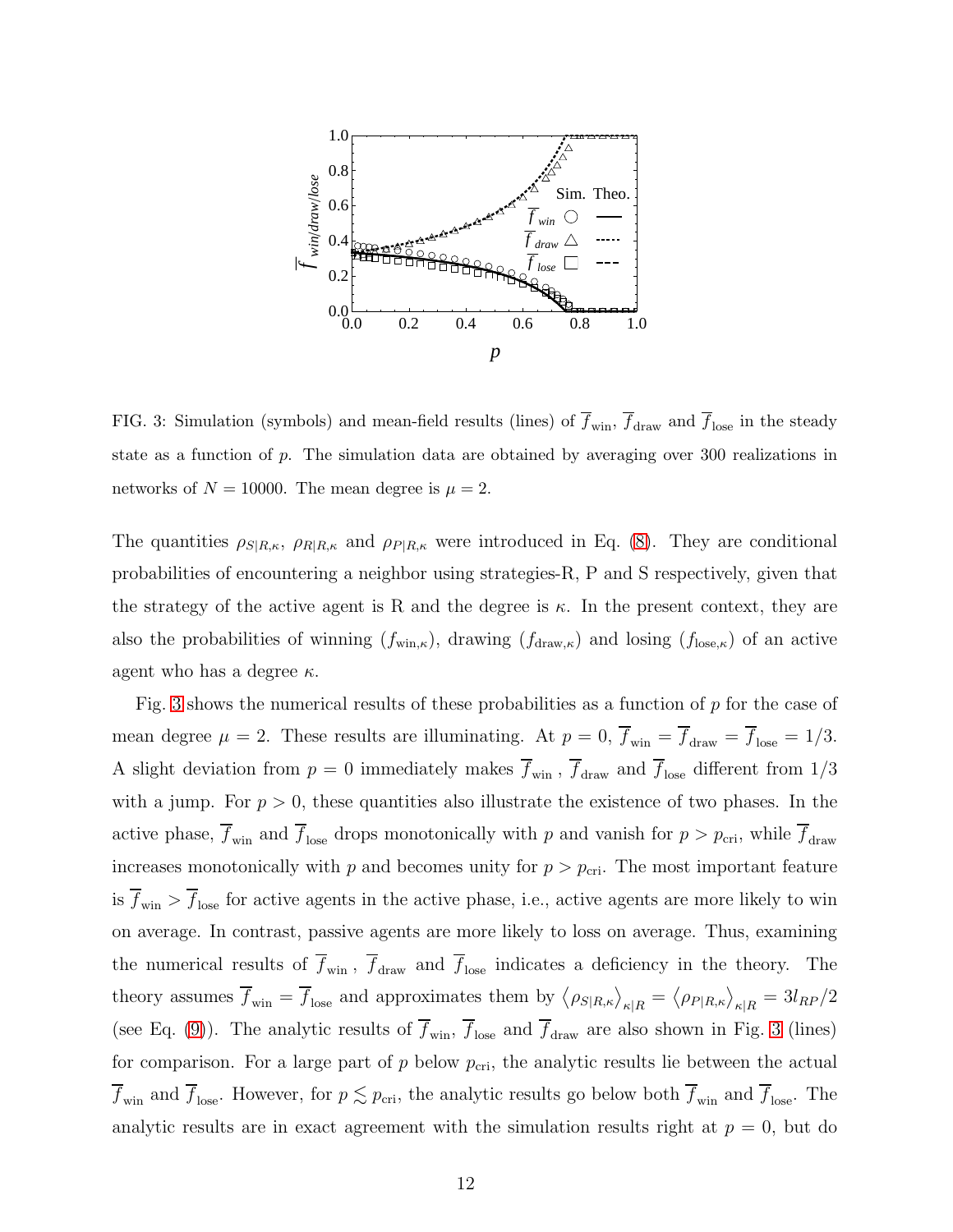

<span id="page-12-0"></span>FIG. 4: Simulation results of  $f_{\text{win},\kappa}$ ,  $f_{\text{lose},\kappa}$ ,  $g_{\text{win},\kappa}$  and  $g_{\text{lose},\kappa}$  in the steady state for agents of different degrees  $\kappa$  at  $p = 0.3$  for systems with mean degree (a)  $\mu = 2$  and (b)  $\mu = 4$ . The data are obtained by averaging results of 300 independent runs in a network of  $N = 10000$ . The lines joining the data points serve as a guide to the eyes.

not predict the jump in  $\overline{f}_{win}$ ,  $\overline{f}_{draw}$  and  $\overline{f}_{lose}$  for any deviation from  $p = 0$ .

We now discuss the validity of the mean field theory in light of these features. In the theory, the quantity  $\rho_{Y|X,\kappa}$ , which is the fraction of links to neighbors using strategy-Y for agents using strategy-X and having  $\kappa$  neighbors, is approximated by Eq. [\(9\)](#page-9-1) and assumed to be independent of κ. Thus,  $f_{\text{win},\kappa}$ ,  $f_{\text{lose},\kappa}$  and  $f_{\text{lose},\kappa}$  are also assumed to be independent of  $\kappa$ . At  $p = 0$ , there is no rewiring. The network is static and every agent has the same number  $\mu$  of neighbors. The fact that the theory gives the correct value at  $p = 0$  but not for  $p \neq 0$  implies that the spread in the values of  $\kappa$  becomes important when rewiring is present. Indeed, agents acquire different values of  $\kappa$  due to the rewiring mechanism. Fig. [4](#page-12-0) shows the simulation results of  $f_{\text{win},\kappa}$  and  $f_{\text{lose},\kappa}$  as a function of  $\kappa$  at a fixed  $p = 0.3$  for two different systems of  $\mu = 2$  and  $\mu = 4$ . We also recorded the winning and losing probabilities  $g_{\text{win},\kappa}$ and  $g_{\text{lose},\kappa}$  of passive agents of degree  $\kappa$  and showed the results. It is important to note that  $f_{\text{win},\kappa}$  and  $f_{\text{lose},\kappa}$  do depend on  $\kappa$ , and so do  $g_{\text{win},\kappa}$  and  $g_{\text{lose},\kappa}$ . This dependence on  $\kappa$ , which enters for any  $p \neq 0$ , causes the mean field theory to miss the jump in the probabilities as p starts to take on finite values (see Fig. [3\)](#page-11-0).

Closer inspection of the results in Fig. [4](#page-12-0) reveal that  $f_{\text{win},\kappa} > f_{\text{lose},\kappa}$  and  $g_{\text{win},\kappa} > g_{\text{lose},\kappa}$  for  $\kappa < \mu$ ; but  $f_{\text{win},\kappa} < f_{\text{lose},\kappa}$  and  $g_{\text{win},\kappa} < g_{\text{lose},\kappa}$  for  $\kappa > \mu$ . Although the results in Fig. [4](#page-12-0) were obtained for  $p = 0.3$ , we examined the range of  $0 < p < p<sub>cri</sub>$  and found the same features.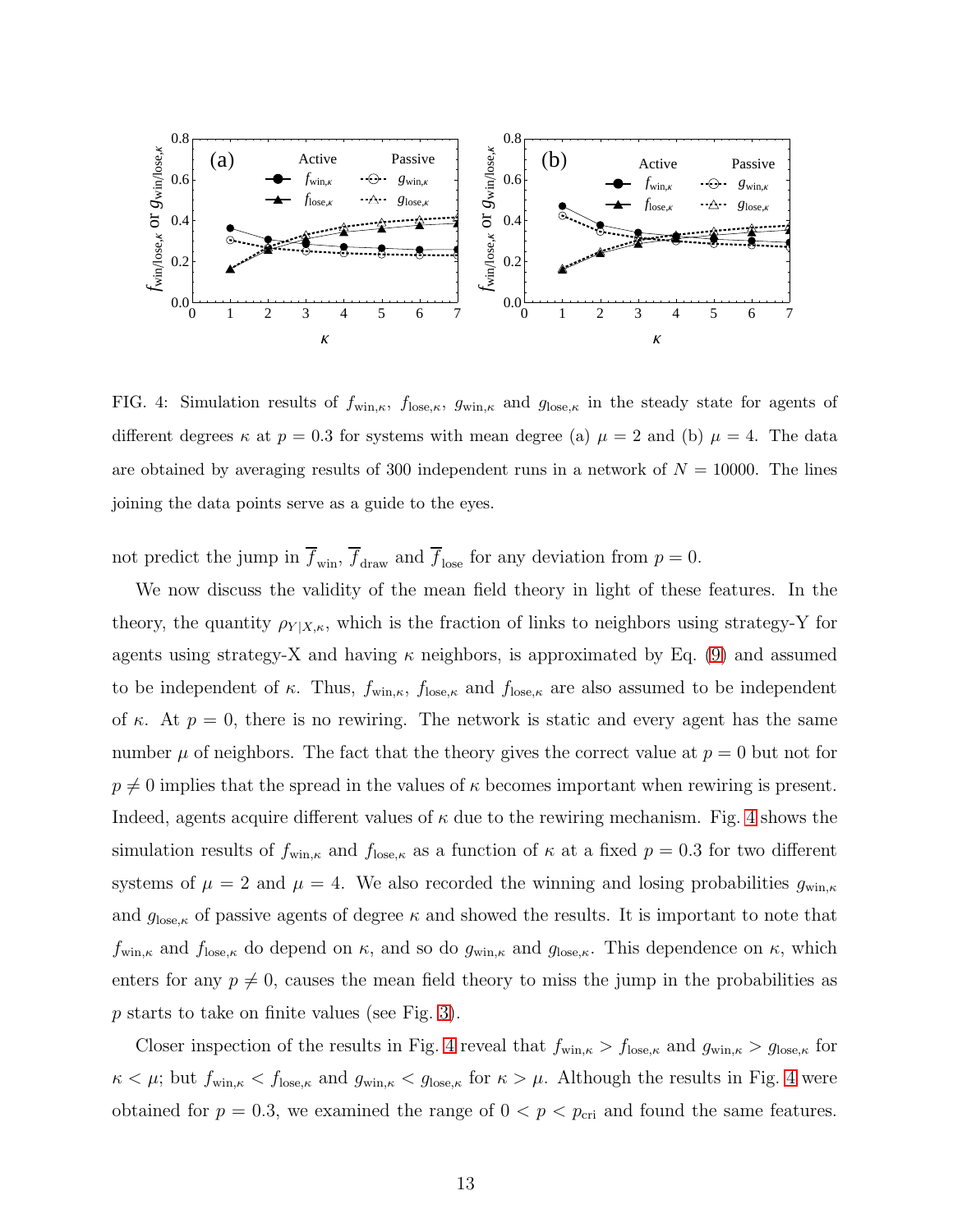Thus, an active or passive agent with a degree smaller (larger) than the mean degree  $\mu$  is more likely to win than to lose (to lose than to win) in a RPS game, while the probabilities of winning and losing of an active or passive agent who has a degree  $\kappa \approx \mu$  are nearly identical. More importantly,  $f_{\text{win},\kappa} > g_{\text{win},\kappa}$  and  $f_{\text{lose},\kappa} < g_{\text{lose},\kappa}$  for all  $\kappa$ , implying that an active agent is more likely to win than a passive agent of the same  $\kappa$ .

The  $\kappa$ -dependence of the winning and losing probabilities can be understood qualitatively as follows. An agent takes actions to make his neighborhood better, i.e., to enhance his chance of winning. Switching strategy helps an active agent to win over the same opponent if they meet again (provided that their strategies are not further altered before they meet again). Rewiring dissatisfying link lowers the losing probability of an active agent when he becomes involved in a RPS game later. Generally, the neighborhood of an active (a passive) agent gets better (gets worse) after an adaptive action takes place. The probability of an agent to be chosen as an active agent in a time step is  $1/N$ . However, the probability of an agent being a passive agent depends on his degree  $\kappa$ . Ignoring spatial correction in the network for simplicity, the probability of being a passive agent is  $\kappa/\mu N$ , as given by the ratio of his out-links to the total number of out-links in the network. Here, the ratio  $\kappa/\mu$  emerges. For agents with  $\kappa < \mu$ , they are more likely to be active agents and thus a better chance to shape his neighborhood to his advantage. The more favorable neighborhood gives them a larger winning probability than losing in the next RPS game, no matter which role they play. Therefore, the co-evolving mechanism leads to  $f_{\text{win},\kappa} > f_{\text{lose},\kappa}$  and  $g_{\text{win},\kappa} > g_{\text{lose},\kappa}$  for  $\kappa < \mu$ , as shown in Fig. [4.](#page-12-0) Following a similar argument, agents with  $\kappa > \mu$  are more likely to be passive agents. On one hand, they do not have much chance to make his neighborhood better. On the other hand, their neighbors' adaptive actions make the neighborhood worse. These agents will have a higher losing probability than winning. Therefore, the co-evolving mechanism leads to  $f_{\text{win},\kappa} < f_{\text{lose},\kappa}$  and  $g_{\text{win},\kappa} < g_{\text{lose},\kappa}$  for  $\kappa > \mu$ , also observed in Fig. [4.](#page-12-0) The physical picture is that agents with many neighbors (high  $\kappa$ ) are those often defeated by their neighbors and so the neighbors want to keep the relationship, while agents with only a few neighbors can protect themselves from losing and strive for higher chance of winning in the next RPS game.

The analysis on how  $f_{\text{win},\kappa}$  and  $f_{\text{lose},\kappa}$  depend on  $\kappa$  brings out the inadequacy of the mean field theory in capturing the spatial correlation between neighboring agents' strategies after the system evolves to a steady state. The results in Fig. [4](#page-12-0) imply  $\rho_{S|R,\kappa} > \rho_{P|R,\kappa}$  for  $\kappa < \mu$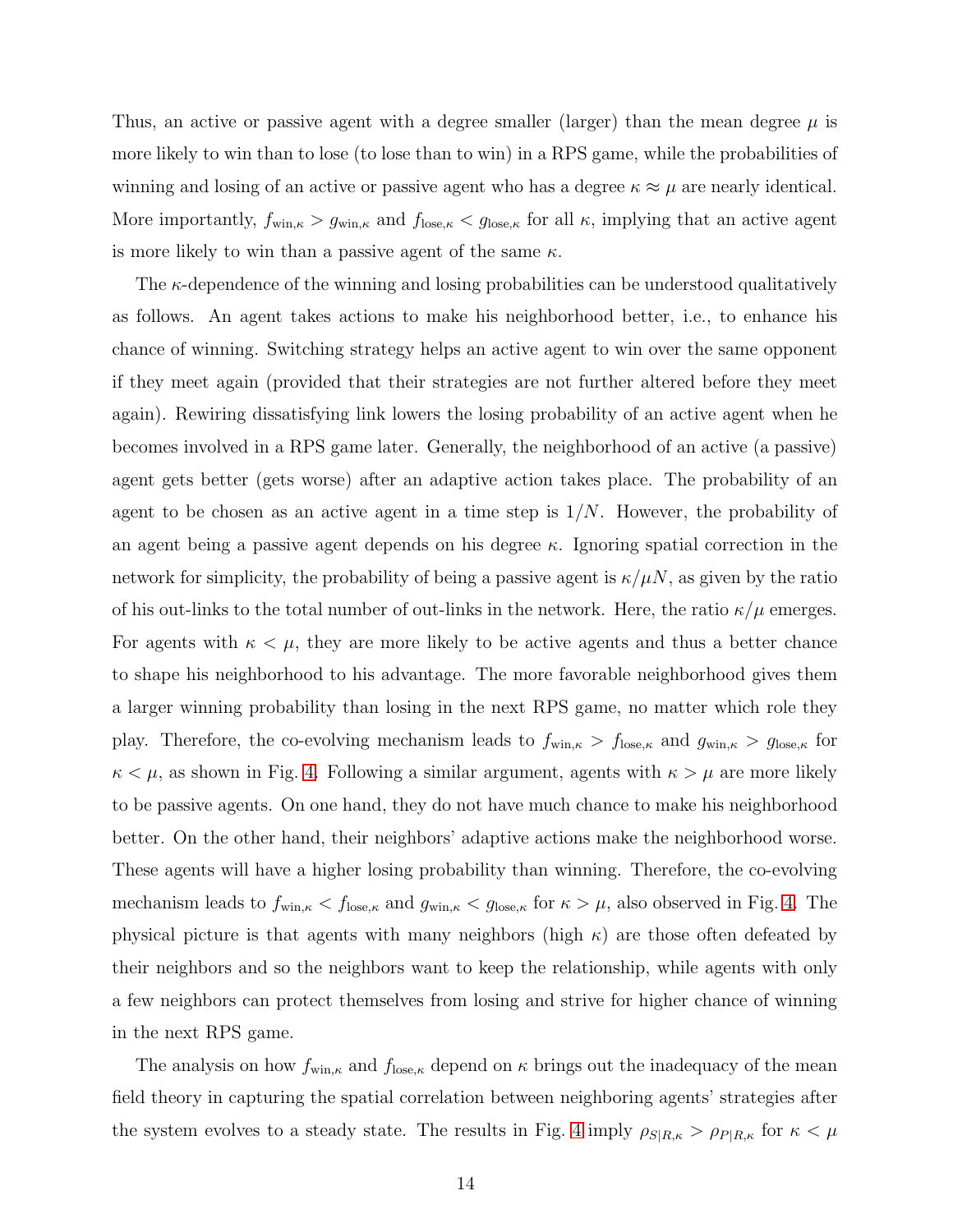while  $\rho_{S|R,\kappa} < \rho_{P|R,\kappa}$  for  $\kappa > \mu$ . Such correlations are not captured by the approximation of  $\rho_{Y|X,\kappa}$  by Eq. [\(9\)](#page-9-1). This inadequacy also leads to the discrepancies in evaluating  $l_{RP}$  and  $l_{RR}$ for  $0 < p < p_{\text{cri}}$ , in addition to  $\overline{f}_{\text{win}}$ ,  $\overline{f}_{\text{draw}}$  and  $\overline{f}_{\text{lose}}$ . Finally, the analysis in Fig. [4](#page-12-0) provides an understanding of why the averaged probabilities  $\overline{f}_{win} > \overline{f}_{lose}$ , as shown in Fig. [3.](#page-11-0) It is a combined effect of (i) a randomly selected neighbor (passive agent) is expected to have a higher degree than a randomly selected agent (active agent) [\[34](#page-16-22)], and (ii)  $f_{\text{win},\kappa} > g_{\text{win},\kappa}$  $(f_{\text{lose},\kappa} < g_{\text{lose},\kappa})$  and they decrease (increase) monotonically as  $\kappa$  increases (see Fig. [4\)](#page-12-0).

#### V. CONCLUSION

To summarize, we have proposed and studied an adaptive Rock-Paper-Scissors model (ARPS) in detail, with a focus on issues related to formulating a mean field theory for coevolving network problems with multiple strategies. In ARPS, three cyclically dominating strategies are involved in a co-evolving network. An agent with a dissatisfied neighbor takes action to improve his competing neighborhood by rewiring the dissatisfying link with a probability  $p$  or switching to a strategy that could defeat the neighbor with a probability  $(1 - p)$ . The network shows two different phases: an active phase for  $p < p_{\text{cri}}$  and a frozen phase for  $p > p_{\text{cri}}$ . The active phase is characterized by one connected network with agents using different strategies continually interacting and taking adaptive actions. The frozen phase is characterized by three separate clusters of agents using R, P, and S, respectively and terminated adaptive actions. We have discussed in detail the formulation of a mean-field theory that starts with tracing the changes in a link density due to all possible adaptive actions as the network evolves. A trinomial closure scheme, which approximates the distribution of different types of lines that an agent carries given his strategy and degree, has been invoked to close the equation. Ignoring the dependence on the degree, the theory gives an analytic expression for the link density as a function of  $p$ . The results agree with simulation results well and capture the two-phase structure.

Closer examination of the small deviations between analytic and simulation results turns out to be illuminating. We have studied the averaged probabilities of winning  $(\overline{f}_{win})$ , drawing  $(\overline{f}_{draw})$  and losing  $(\overline{f}_{lose})$  for active agents. It was found that  $\overline{f}_{win}$  is always higher than  $\overline{f}_{lose}$ in the active phase - a feature that the mean field theory does not capture. The origin has been traced to the spread in the degrees among agents due to rewiring and the dependence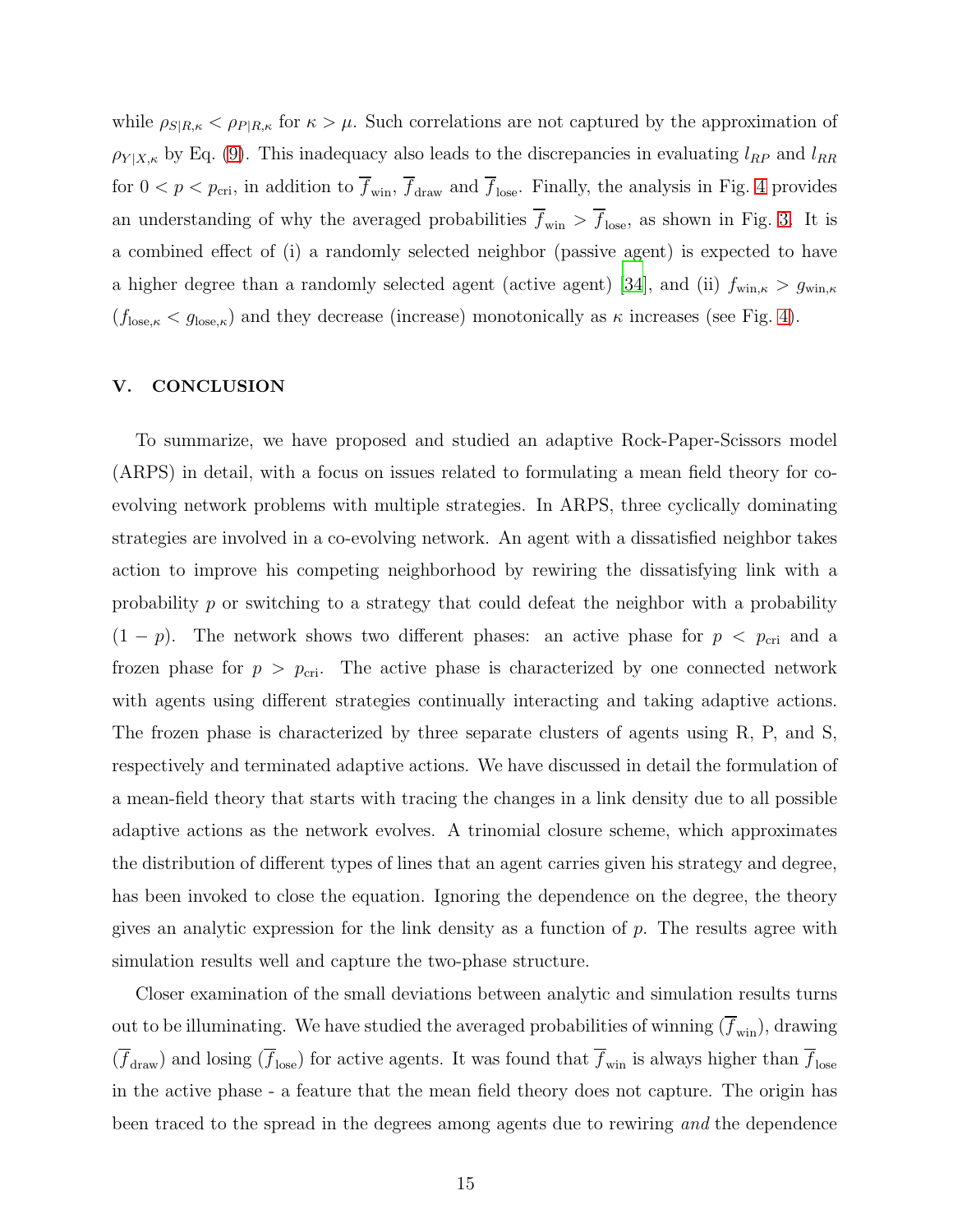of the winning and losing probabilities on the degree of agents. We have found that agents with a degree smaller (larger) than the mean degree  $\mu$  have a larger (smaller) probability of winning than losing. Physically, active agents tend to have smaller degrees than passive agents because links are retained or increased only for agents who are being taken advantage of. The results are useful in that the inclusion of correlations between the nearest neighbors' strategies and degrees should give a more accurate theory.

We close with a discussion on a few possible extensions. In the present work, we simplified the discussion by using the symmetry that comes from the cyclically dominating strategies as well as the random initial strategy assignments. It will be interesting to study the sensitivity of the steady state to different initial strategy distributions. The theory presented here can also be modified to study the problem. Here, we discussed the analytic approach not only for applying the results to ARPS, but also in a general way that could be readily modified to other co-evolving network models involving multiple strategies. These models need not be cyclically dominating and the number of strategies could be more than three. The detailed study on the reasons of the small deviation between analytic and simulation results provides useful information on how better theories can be formulated. The analytic results also provides a guide for further studies on the scaling behavior near the transition between the two phases.

- <span id="page-15-0"></span>[1] G. Szabó and G. Fáth, Phys. Rep. 446, 97 (2007).
- <span id="page-15-1"></span>[2] C. Castellano, S. Fortunato, and V. Loreto, Rev. Mod. Phys. 81, 591 (2009).
- <span id="page-15-2"></span>[3] J. Hofbauer and K. Sigmund, Evolutionary Games and Population Dynamics (Cambridge University Press, Cambridge, 1998).
- [4] B. Skyrms, The Stag Hunt and the Evolution of Social Structure (Cambridge University Press, Cambridge, 2004).
- <span id="page-15-3"></span>[5] R. Axelrod, The Evolution of Cooperation (Basic, New York, 1984).
- <span id="page-15-4"></span>[6] A. Szolnoki, M. Mobilia, L.-L. Jiang, B. Szczesny, A. M. Rucklidge, and M. Perc, J. R. Soc. Interface 11, 20140735 (2014).
- <span id="page-15-5"></span>[7] H.-J. Zhou, Contemp. Phys. **57**, 151 (2016).
- <span id="page-15-6"></span>[8] B. Sinervo and C. M. Lively, Nature 380, 240 (1996).